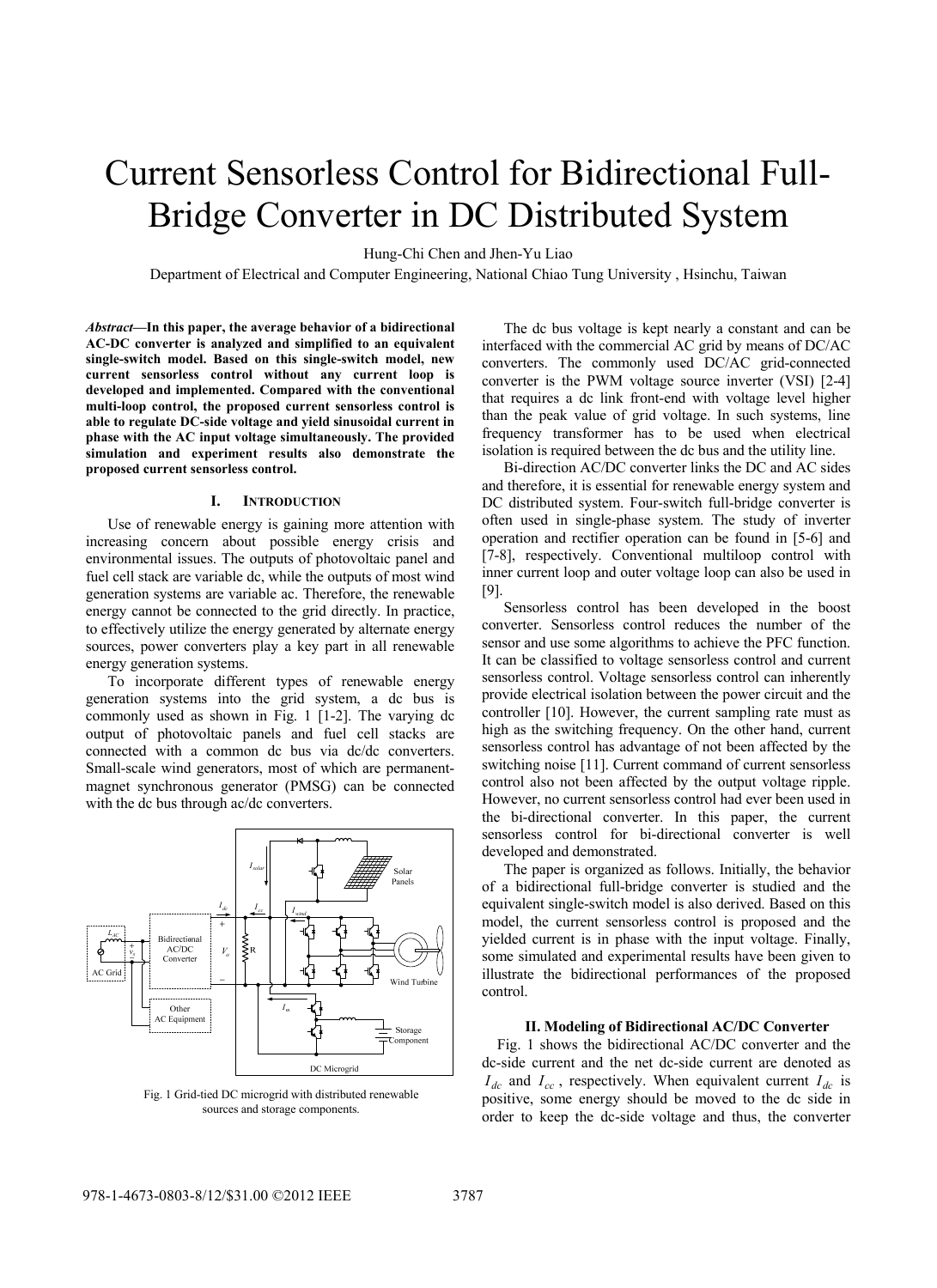needs to operate in rectifier mode. Contrary, when current  $I_{dc}$  is negative, excess energy should be removed from dc side and thus, the converter needs to operate at inverter mode.

Fig. 2 shows the used full-bridge converter topology and the dc side current is represented as a current source  $I_{dc}$ . The four switching signals are generated according to the three inputs  $sign(I_{dc})$ ,  $sign(v_s)$  and the switching signal  $d(t)$  where the PWM signal  $d(t)$  is generated from the proposed current sensorless control and

$$
sign(x) = \begin{cases} 1, \text{ when } x \ge 0 \\ 0, \text{ when } x < 0 \end{cases}
$$
 (1)



Fig. 2 Bidirectional AC-DC converter with switching signal generation.

According to the unique switching signal  $d(t)$ , the sign value  $sign(v_s)$  of input voltage  $v_s$  and the power direction signal  $sign(I_{dc})$ , four switching signals  $G_{A+}$ ,  $G_{A-}$ ,  $G_{B+}$ and  $G_{B-}$  are generated based on the following rules as tabulated in Table I.

$$
G_{A+} = sign(I_{dc}) \cdot sign(v_s) + sign(I_{dc}) \cdot sign(v_s) \cdot d(t) \quad (2)
$$

$$
G_{A-} = sign(I_{dc}) \cdot sign(v_s) + sign(I_{dc}) \cdot sign(v_s) \cdot d(t) \quad (3)
$$

$$
G_{B+} = \overline{sign(I_{dc})} \cdot \overline{sign(v_s)} \cdot \overline{d(t)}
$$
(4)

$$
G_{B-} = sign(I_{dc}) \cdot sign(v_s) \cdot d(t) \tag{5}
$$

It is also noted that after analysis, the power direction signal  $sign(I_{dc})$  can be equivalently replaced by the sign value  $sign(\hat{V}_L^{\text{ac}})$  of the control signal  $\hat{V}_L$ . Therefore, the proposed control does not sense any current.

From the power direction of bidirectional AC/DC converter, the operation can be divided into rectifier mode and inverter mode. In rectifier mode, the direction of power flow is from AC-side to DC-side. In order to obtain the single-switch mode, the average behaviors in rectifier mode and inverter mode are analyzed, respectively.

# A. <u>Rectifier Operation (</u> $sign(I_{dc}) = 1$ )

According to (2)-(5), the gate signals during the positive input voltage ( $sign(v_s) = 1$ ) and during the negative input voltage ( $sign(v<sub>s</sub>) = 0$ ) can be summarized as (6) and (7), respectively.

$$
G_{A+} = 0, G_{A-} = d(t), G_{B+} = 0, G_{B-} = 0,
$$
 (6)

$$
G_{A+} = d(t), G_{A-} = 0 G_{B+} = 0, G_{B-} = 0,
$$
 (7)

Since the switching signal  $d(t)$  is either  $d(t) = 1$  or  $d(t) = 0$ , the resulting current flowing paths during positive input voltage and negative input voltage are plotted in Fig. 3 and Fig. 4, respectively. From the case of  $d(t) = 1$  in Fig. 3(a) and Fig. 4(a), the equivalent KVL equation regardless of the input voltage polarity  $sign(v<sub>s</sub>)$  can be expressed as

$$
v_L = v_s - [2sign(v_s) - 1]V_F - r_L i_s \tag{8}
$$

where  $V_F$  represents the sum of conduction voltages of semiconductor switches.

From the circuit of  $d(t) = 0$  as shown in Fig. 3(b) and Fig. 4(b), the equivalent KVL equation can also be obtained by the equation

$$
v_L = v_s - [2sign(v_s) - 1]V_F - r_L i_s - [2sign(v_s) - 1]V_o \quad (9)
$$

| $sign(I_{dc})$ | $sign(v_s)$ | d(t) | $G_{A+}$     | $G_{A-}$ | $G_{B+}$     | $G_{B-}$     | Conducting path   | $V_{AB}$ |
|----------------|-------------|------|--------------|----------|--------------|--------------|-------------------|----------|
|                |             |      | $\mathbf{0}$ |          | $\mathbf{0}$ | $\mathbf{0}$ | $G_{A-} + D_{B-}$ |          |
|                |             |      |              | $_{0}$   |              |              | $D_{A+} + D_{B-}$ | $V_o$    |
|                |             |      |              | $\theta$ | $\Omega$     | $\mathbf{0}$ | $D_{A+} + D_{B+}$ |          |
|                |             |      | $\theta$     |          |              |              | $D_{A-} + D_{B+}$ |          |
|                |             |      |              | $\Omega$ | $\Omega$     |              | $T_{A+} + D_{B+}$ |          |
| $\theta$       |             |      |              |          |              |              | $T_{A+} + T_{B-}$ | $V_o$    |
|                |             |      | $\theta$     |          | $\Omega$     | $\mathbf{0}$ | $T_{A-} + D_{B-}$ |          |
|                |             |      |              |          |              |              | $T_{A-} + T_{B+}$ |          |

Table I Summary of Switching Signal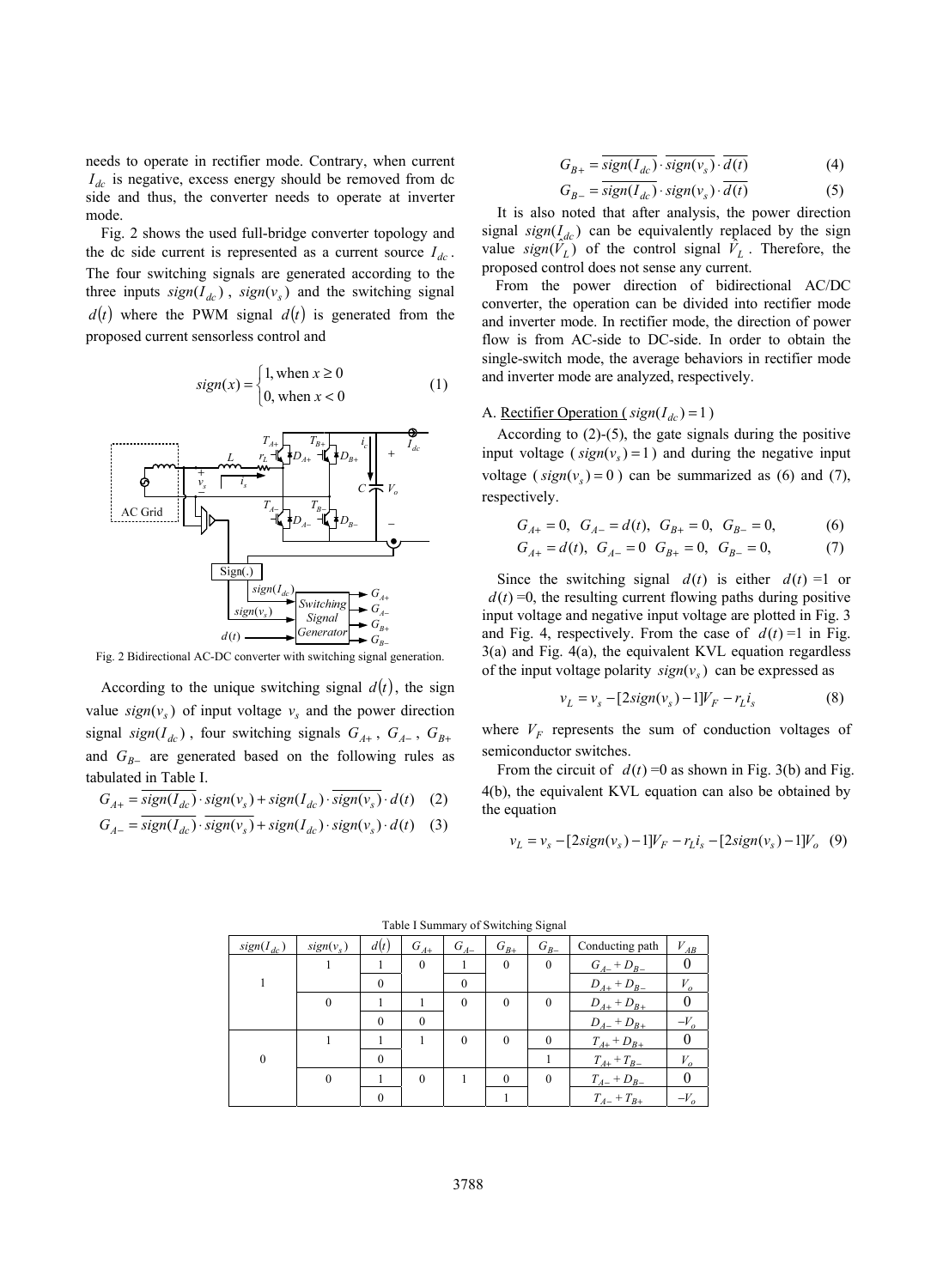

Fig. 3 Conducting path with rectifier operation  $sign(I_{dc}) = 1$ , positive input voltage  $sign(v_s) = 1$ and switching signal (a)  $d(t) = 1$ , (b)  $d(t) = 0$ .

# B. <u>Inverter Operation (</u> $sign(I_{dc}) = 0$ )

Similarly, the gate signals during the positive input voltage ( $sign(v_s) = 1$ ) and during the negative input voltage ( $sign(v<sub>s</sub>) = 0$ ) can be summarized as (10) and (11), respectively.

$$
G_{A+} = 1
$$
,  $G_{A-} = 0$ ,  $G_{B+} = 0$ ,  $G_{B-} = \overline{d(t)}$ , (10)

$$
G_{A+} = 0, \ G_{A-} = 1 \ G_{B+} = \overline{d(t)}, \ G_{B-} = 0,
$$
 (11)



Fig. 4 Conducting path with rectifier operation  $sign(I_{dc}) = 1$ , positive input voltage  $sign(v<sub>s</sub>) = 0$ and switching signal (a)  $d(t) = 1$ , (b)  $d(t) = 0$ .

In addition, the resulting current flowing paths during positive input voltage and negative input voltage are plotted in Fig. 5 and Fig.6, respectively. From Fig. 5(a) and Fig. 6(a), their KVL equations for  $d(t) = 1$  regardless of the input voltage polarity  $sign(v_s)$  can be combined to the equation

$$
v_L = v_s + [2sign(v_s) - 1]V_F - r_L i_s \tag{12}
$$

From Fig. 5(b) and Fig. 6(b), the combined KVL equations for  $d(t) = 0$  can be expressed as

$$
v_L = v_s + [2sign(v_s) - 1]V_F - r_L i_s - [2sign(v_s) - 1]V_o
$$
 (13)



Fig. 5 Conducting path with inverter operation  $sign(I_{dc}) = 0$ , positive input voltage  $sign(v_s) = 1$ and switching signal (a)  $d(t) = 1$ , (b)  $d(t) = 0$ .



Fig. 6 Conducting path with inverter operation  $sign(I_{dc}) = 0$ , positive input voltage  $sign(v_s) = 0$ and switching signal (a)  $d(t) = 1$ , (b)  $d(t) = 0$ .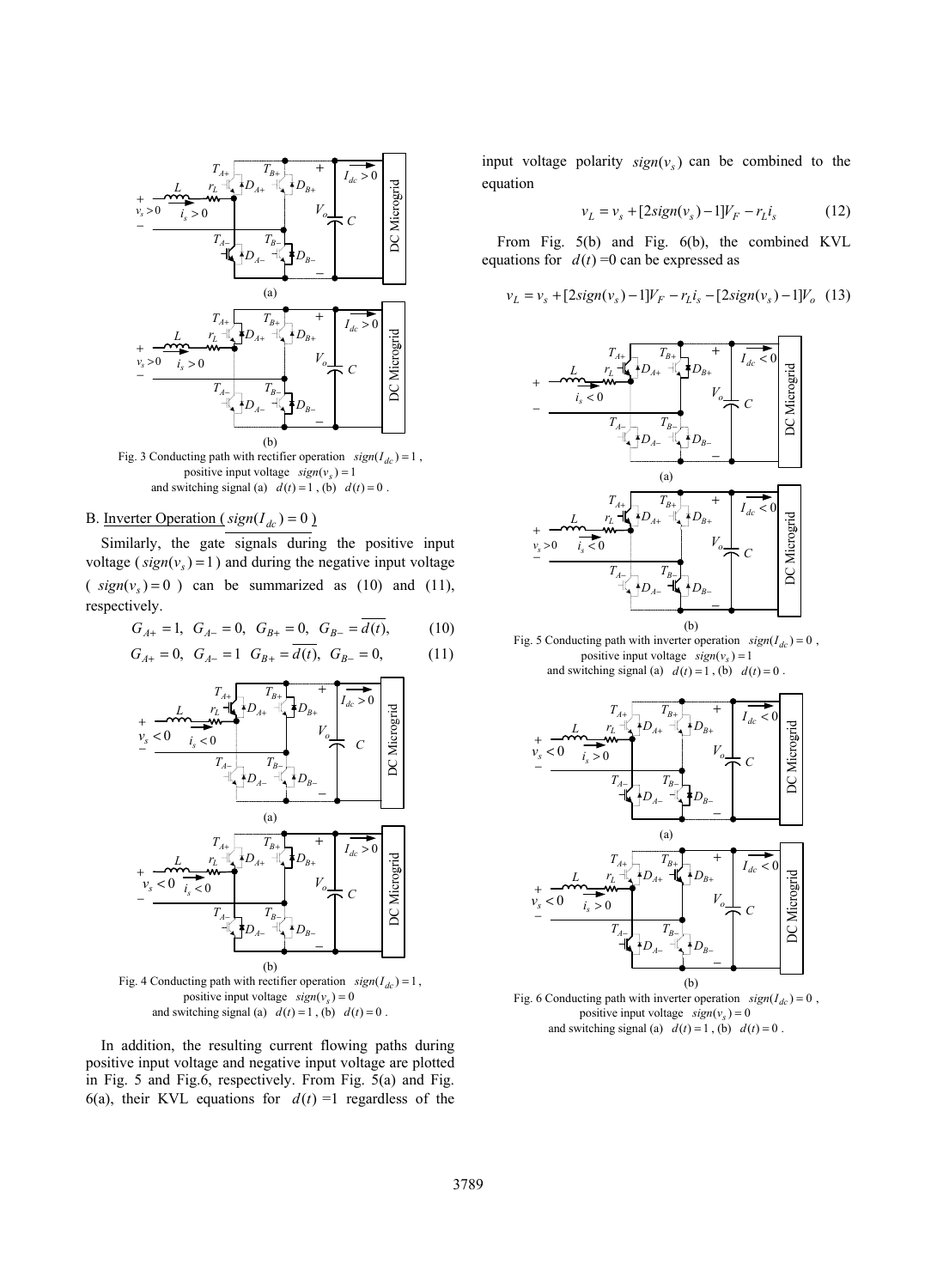# C. Single-Switch Modelling

By considering the combined equation (8) in rectifier mode and the combined equation (12) in inverter mode, the equivalent KVL equation for  $d(t) = 1$  regardless of power direction  $sign(I_{dc})$  and input voltage polarity  $sign(v_s)$  can be expressed as

$$
v_L = v_s - [2sign(I_{dc}) - 1][2sign(v_s) - 1]V_F - r_L i_s \qquad (14)
$$

Similarly, the equivalent KVL equation for  $d(t) = 0$  can be expressed as

$$
v_L = v_s - [2sign(I_{dc}) - 1][2sign(v_s) - 1]V_F
$$
  
-  $r_L i_s - [2sign(v_s) - 1]V_o$  (15)

Consequently, the average inductor voltage  $\bar{v}_L$  can be obtained from multiplying (14) by the average conducting time  $\overline{d}T_s$  and multiplying (15) by the average blocking time  $(1-\overline{d})T_s$  . Therefore, the single-switch model for bidirectional AC/DC converter has been derived and can be plotted in Fig. 7.

$$
\overline{v}_L = v_s - [2sign(I_{dc}) - 1][2sign(v_s) - 1]V_F
$$
  
\n
$$
-r_L i_s - (1 - \overline{d}) \cdot [2sign(v_s) - 1]V_o
$$
\n(16)



#### **III. PROPOSED CURRENT SENSORLESS CONTROL**

The proposed current sensorless control is plotted in Fig. 8 where the switching signal  $d(t)$  is obtained from the comparison result of control signal  $v_{cont}$  and unit triangular signal  $v_{tri}$  varying between 0 to 1. Thus, the average value *d* of switching signal can be expressed as  $d = 1 - v_{cont}$ .

In order to yield sinusoidal input current  $i_s = \hat{I}_s \sin(\omega t)$  in phase with the input voltage  $v_s = \hat{V}_s \sin(\omega t)$ , the average inductor voltage  $\bar{v}_L$  in (16) must be the function of cos( $\omega t$ ). Therefore, the desired average inductor voltage can be expressed as  $\overline{v}_L = \hat{V}_L \cos(\omega t)$  where  $\hat{V}_L$  is the inductor voltage amplitude. By substituting  $\overline{v}_L = \hat{V}_L \cos(\omega t)$  into (16), the control signal  $v_{cont}$  must be

$$
v_{cont} = (1 - \bar{d}) = \frac{1}{V_o^*} [v_s] - sign(I_{dc})V_F - \hat{V}_L(s_1 + s_2 \frac{r_L}{\omega L})] (17)
$$

where  $s_1 = sign(v_s) \cdot cos(\omega t)$  and  $s_2 = |sin(\omega t)|$  are two synchronized signals generated from the input voltage  $v<sub>s</sub>$ .

Once the inductor voltage  $\bar{v}_L$  is forced to follow the function of  $cos(\omega t)$ , the average input current must be  $\bar{i}_s = \bar{i}_L = [\hat{V}_L / (\omega L)] \sin(\omega t)$  and the yielded average power  $\frac{p}{p}$  become

$$
\overline{P} = \hat{V}_s \hat{V}_L / (2\omega L) \tag{18}
$$

where the inductor voltage amplitude  $\hat{V}_L$  is a bipolar signal, and thus, the average power  $\overline{P}$  is proportional to the amplitude  $\hat{V}_L$ .

Equation (18) is very important for the proposed current sensorless control. First, the amplitude  $\hat{V}_L$  can be easily obtained by introducing a PI-type voltage controller in the proposed current sensorless control to regulate the DC-side voltage  $V<sub>o</sub>$  based on the balance between the input power  $\overline{P} = \hat{V}_s \hat{V}_L / (2 \omega L)$  and DC-side net power  $V_o I_{dc}$ . Therefore, the amplitude  $\hat{V}_L$  is not obtained by any calculation.

Additionally, it can be found that from (18), the average power  $\overline{P}$  is positive when the sign value  $sign(\hat{V}_L)$  is also positive and thus, the converter operates in the rectifier mode. One the other hand, the average power  $\overline{P}$  is negative when the sign value  $sign(\hat{V}_L)$  is also negative and thus, the converter operates in the inverter mode. It implies that the sign value  $sign(\hat{V}_I)$  can be used to replace for the sign value  $sign(I_{dc})$  in Fig. 1 and (17) without sensing net current  $I_{dc}$ . Thus, the resulting control signal can be obtained by

$$
v_{cont} = \frac{1}{V_o^*} [|v_s| - sign(\hat{V}_L) V_F - \hat{V}_L (s_1 + s_2 \frac{r_L}{\omega L})]
$$
(19)

In Fig. 8, the control signal  $v_{cont}$  is obtained according to (19).



Fig. 8 The proposed current sensorless control.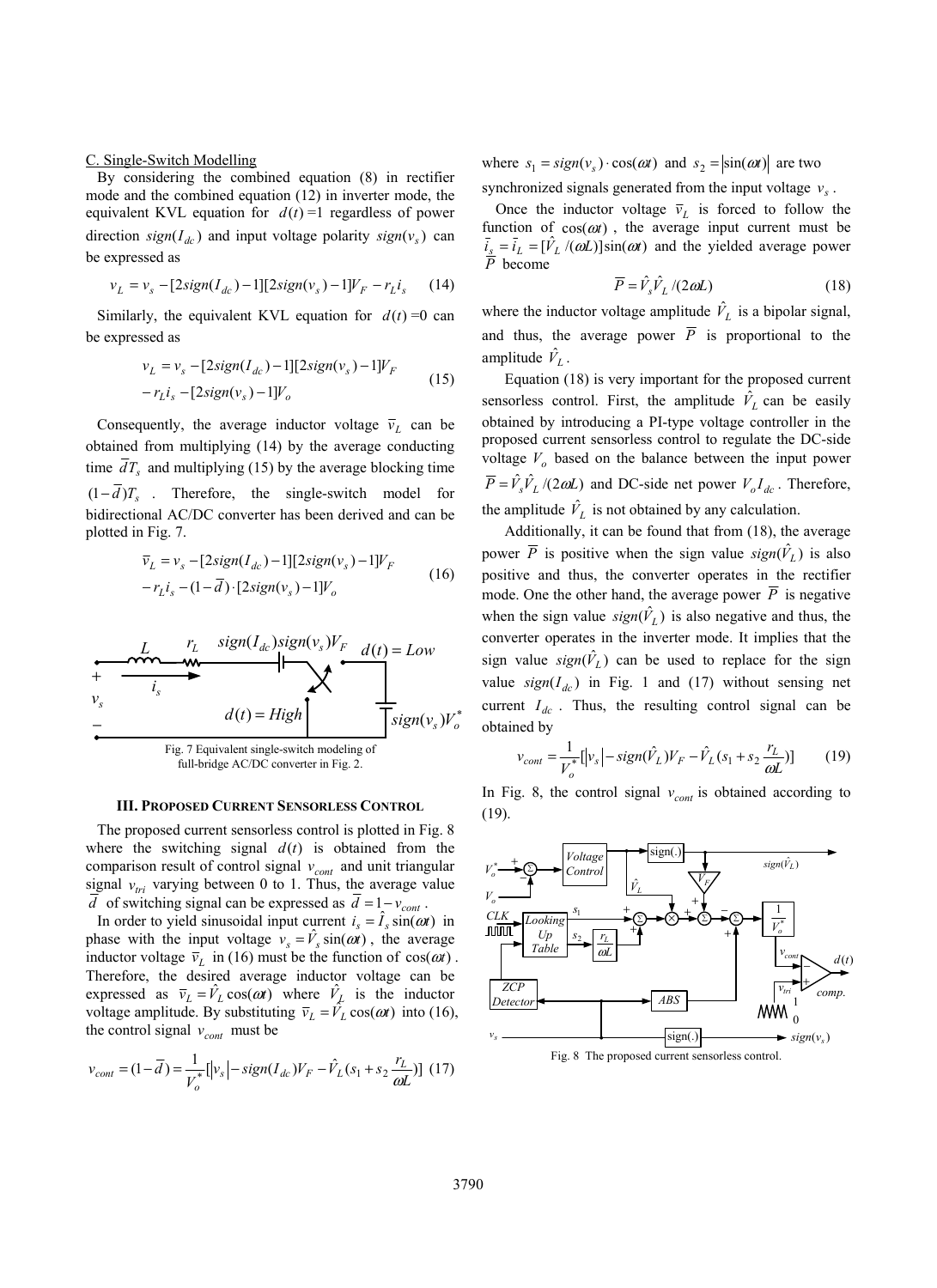### **IV. Simulation Results**

In this section, a series of computer simulations are performed to demonstrate the proposed current sensorless control. Some nominal values and circuit parameters are listed in Table II. The simple PI-type loop with anti-windup mechanism is used as the voltage controller in the developed current sensorless control to automatically adjust the inductor voltage amplitude  $\hat{V}_L$ .

| Table II Simulation parameters |                      |  |  |  |
|--------------------------------|----------------------|--|--|--|
| DC-Microgrid Voltage           | $V_o^* = 200V$       |  |  |  |
| DC-side Resistance             | $R = 100\Omega$      |  |  |  |
| Input frequency                | $f = 60Hz$           |  |  |  |
| Inductance                     | $L = 4.6mH$          |  |  |  |
| Equivalent resistance          | $r_I = 0.5\Omega$    |  |  |  |
| Capacitance                    | $C_{o} = 1410 \mu F$ |  |  |  |
| Conducting voltage             | $V_F = 1.61V$ .      |  |  |  |
| Switching frequency            | $f_{tri} = 40kHz$    |  |  |  |

In the simulation, a resistor  $R = 100\Omega$  is connected to the DC-side of the AC/DC converter and a constant-current current source  $I_{CC}$  is also connected to DC-side of the AC/DC converter to simulate the unknown renewable energy. Since the DC voltage is regulated to 200V, the AC/DC converter needs to operate in the inverter mode to feedback some power from DC-side to AC-side when the current source  $I_{CC}$  is larger than  $I_{CC}$  >2A.

When current source  $I_{CC}$  is zero, the AC/DC converter needs to operate in the rectifier mode to transfer 400W from AC-side to DC-side to regulate the DC-side voltage.

The simulated waveforms when the AC/DC converter operates in inverter mode and in rectifier mode are plotted in Fig. 9(a) and Fig. 9(b), respectively. In Fig. 9(a), the constant-current current source  $I_{CC}$  is zero. To supply the connected load resistor, average input power 400W is required. The yielded input current  $i<sub>s</sub>$  is sinusoidal in phase with the input voltage  $v_s$  and the voltage amplitude  $\hat{V}_L$  is tuned to about `9.2V.

On the contrary, when the constant-current current source  $I_{CC}$  is set to 4A, the introduced renewable power is larger than the resistor dissipated power and thus, excess power needs to be removed in order to keep the DC-microgrid voltage. Therefore, in Fig. 9(b), the AC/DC converter operates in inverter mode with average input power -400W. The yielded input current is sinusoidal and the tuned voltage amplitude by PI-type voltage loop is about -7.9V.



Fig. 9 Simulation results when the full-bridge converter operates (a) in rectifier mode with average input power 400W (i.e.  $I_{cc}$  =0A), (b) in inverter mode with average input power -400W (i.e.  $I_{cc}$  =4A).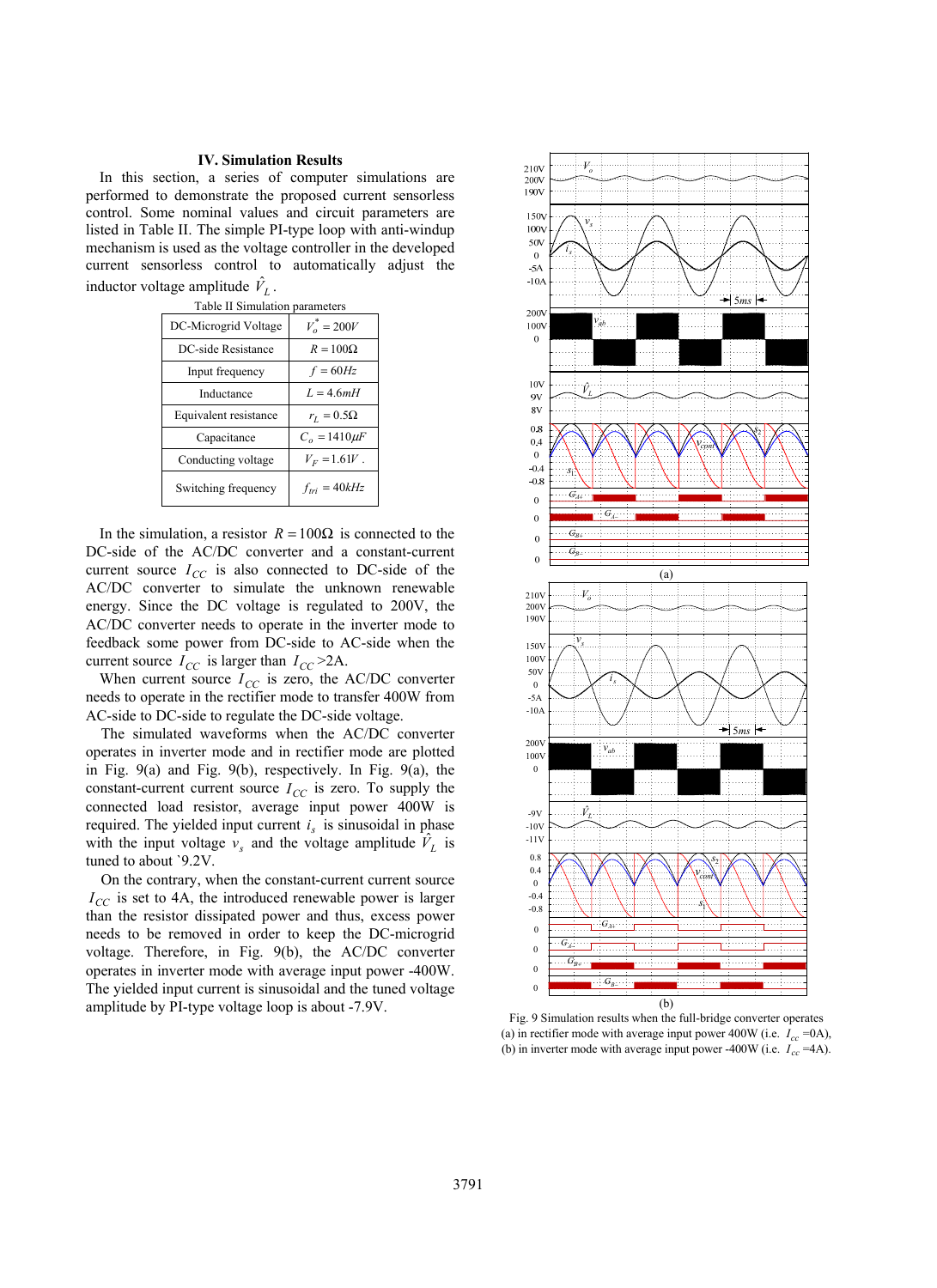In practical condition, the input voltage is often distorted due to the input inductance. To evaluate the performance of the proposed current sensorless control, the simulated waveforms with distorted voltage under inverter mode and rectifier mode are plotted in Fig. 10(a) and Fig. 10(b), respectively. Although the input voltage  $v_s$  is distorted, the yielded input currents  $i_s$  are still sinusoidal waveforms. It shows that the proposed current sensorless control is able to work well with distorted input voltage.



Fig. 10 Simulation results with distorted input voltage (a) in rectifier mode with average input power 400W (i.e.  $I_{cc}$  =0A), (b) in inverter mode with average input power -400W (i.e.  $I_{cc}$  =4A).

In order to evaluate the transient performance of the proposed current sensorless control, the simulated waveform with the sudden change of renewable energy from 0 W  $(I_{cc} = 0$ A) to 800 W  $(I_{cc} = 4$ A) is plotted in Fig. 11. The DC-Microgrid voltage is well regulated to 200V and the yielded input current is also sinusoidal waveforms. Due to the input inductance in the front of the full-bridge converter, the peak amplitude of the input voltage  $v<sub>s</sub>$  also changes after the AC/DC converter operates in different mode.

All the provided simulation results demonstrate the proposed current sensorless control for AC/DC converter.

# **V. EXPERIMENTAL RESULTS**

The experimental setup of DC-microgrid with AC/DC converter and the FPGA-based implementation of the proposed current sensorless control are plotted in Fig. 12. The circuit parameters had been tabulated in Table II. A DC source operating at constant current mode (CC mode) is connected to the DC-side to be regarded as the renewable energy.

Due to no A/D and no D/A function in commercial FPGA chip, an external A/D converter is used to sense the output voltage and a zero-crossing detecting circuit is used to detect the zero-crossing of the input voltage. Some D/A converters are used to show the control variables of the implemented current sensorless control in the scope.



Fig. 11 Simulation results when the renewable energy suddenly changes (a) from 0W ( $I_{cc}$  =0A) to 800W ( $I_{cc}$  =4A), (b) from 800W ( $I_{cc}$  =4A) to 0W ( $I_{cc}$  =0A).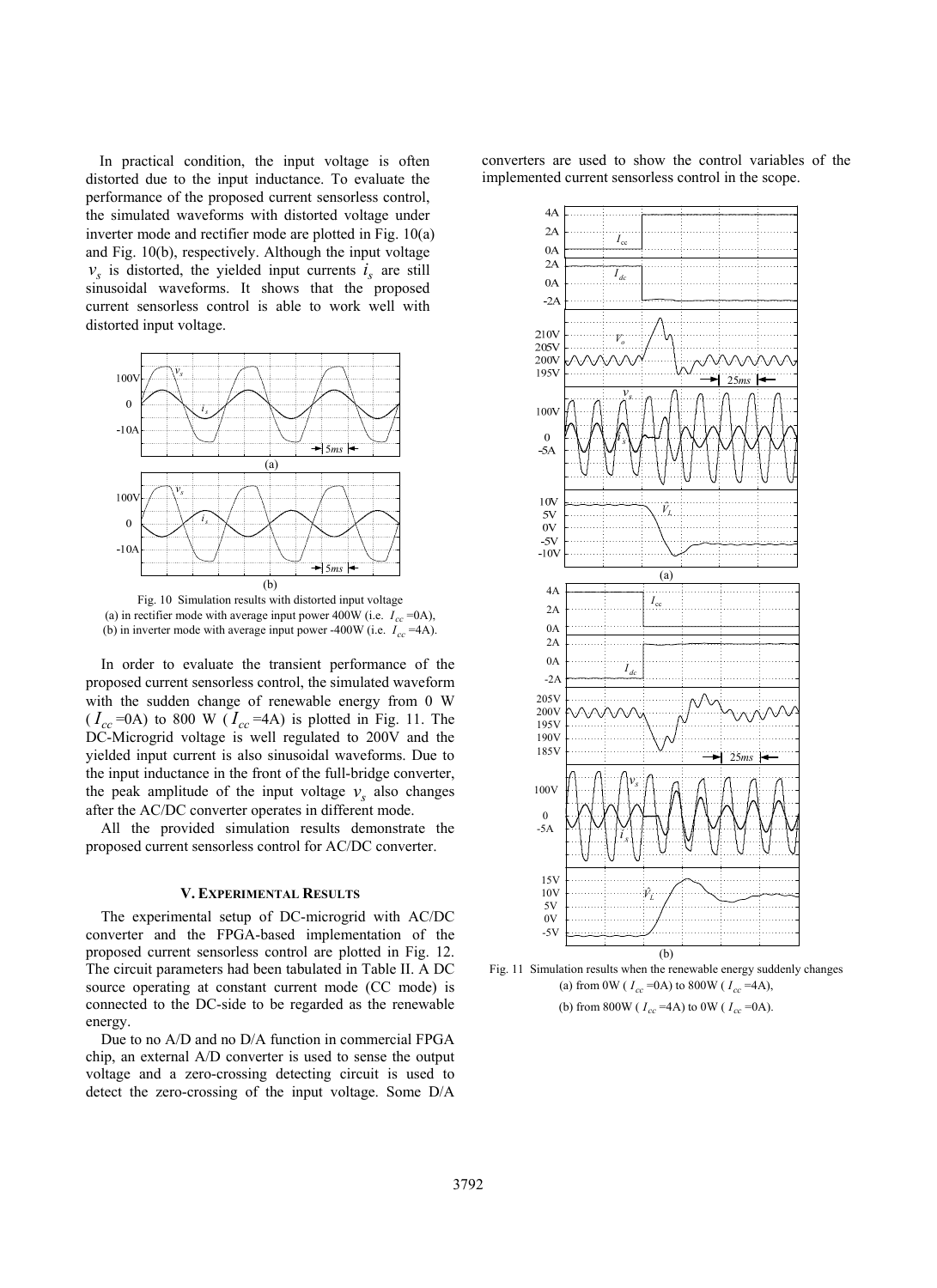

In order to provide a pure sinusoidal voltage waveform, an AC voltage source is connected to the AC-side of AC/DC converter instead of the autotransformer and AC grid in Fig. 12. The current  $I_{cc}$  in DC power source is set to zero to force the AC/DC converter operate at rectifier mode with average input power 400W. The yielded input current and voltage waveform is plotted in Fig. 13(a) where the total current harmonic distortion is about *THDi*=5.55%. Due to the difference between the nominal circuit parameter and actual parameters, the yielded current is not pure sinusoidal current waveform, but it is closed to the sinusoidal waveform.

Because that the available instrument - AC power source can not absorb power, no experimental waveform of inverter mode with sinusoidal input voltage is provided in this paper.

By plugging the AC-side of AC/DC converter into the AC-grid, the distorted input voltage is input to the AC/DC converter. The yielded input current and voltage waveforms at rectifier mode and inverter mode are plotted in Fig. 13(b) and Fig. 13(c), respectively.

In Fig. 13(b), the current  $I_{cc}$  in DC power source is set to zero and the AC/DC converter needs to operate in rectifier mode to keep the DC-Microgrid voltage. The yielded input current is in phase with the input voltage, but it is not as sinusoidal as the simulation result due to the parameter mismatch and distorted input voltage.

In Fig. 13(c), the CC-mode current  $I_{cc}$  in DC power source is set to 4A and the AC/DC converter needs to operate in inverter mode to remove excess power to regulate the DC-Microgrid voltage. The yielded input current is in phase with the input voltage, but it possesses larger current harmonics than that in Fig. 13(b).

From Fig. 14, the real current  $I_{cc}$  is not constant current source as in the simulation, but it carries some current ripple which results in larger current harmonics introduced by the proposed current sensorless control.



(a) with sinusoidal input voltage (rectifier operation at 400W,  $I_{cc}$  =0A); (b) with distorted input voltage (rectifier operation at 400W,  $I_{cc}$  =0A); (c) with distorted input voltage (inverter operation at -400W,  $I_{cc}$ =4A).

The experimental results during the change of CC-mode current  $I_{cc}$  from 0A to 4A and from 4A to 0A are plotted in Fig. 14(a) and fig. 14(b), respectively. The DC-Microgrid voltage  $V<sub>o</sub>$  is well regulated to 200V and the yielded input current is in phase with the input voltage. Like the simulation results in Fig. 11, the amplitude of input voltage  $v_s$  may change after the AC/DC converter changes its operation mode.

Because the unknown renewable energy is synthesized by a programmable DC power source in CC mode, the significant current ripple in the current  $I_{cc}$  is resulted from the voltage ripple in DC-Microgrid voltage  $V<sub>o</sub>$  and has a effect on the yielded input current waveform in Fig. 13(c).

In addition, the current  $I_{cc}$  cannot change suddenly like the simulations in Fig. 11 and has a significant transient time 20ms due to the available programmable DC power source. In practice, the renewable energy would not change suddenly.

Therefore, all the provided results show that the proposed current sensorless control is able to control the bidirectional AC/DC converter.

# VI. CONCLUSIONS

In this paper, the single-switch model for bidirectional full-bridge converter has been developed. Based on the single-switch model, the proposed current sensorless control has been developed and implemented. The provided results show its stable operation characteristics.